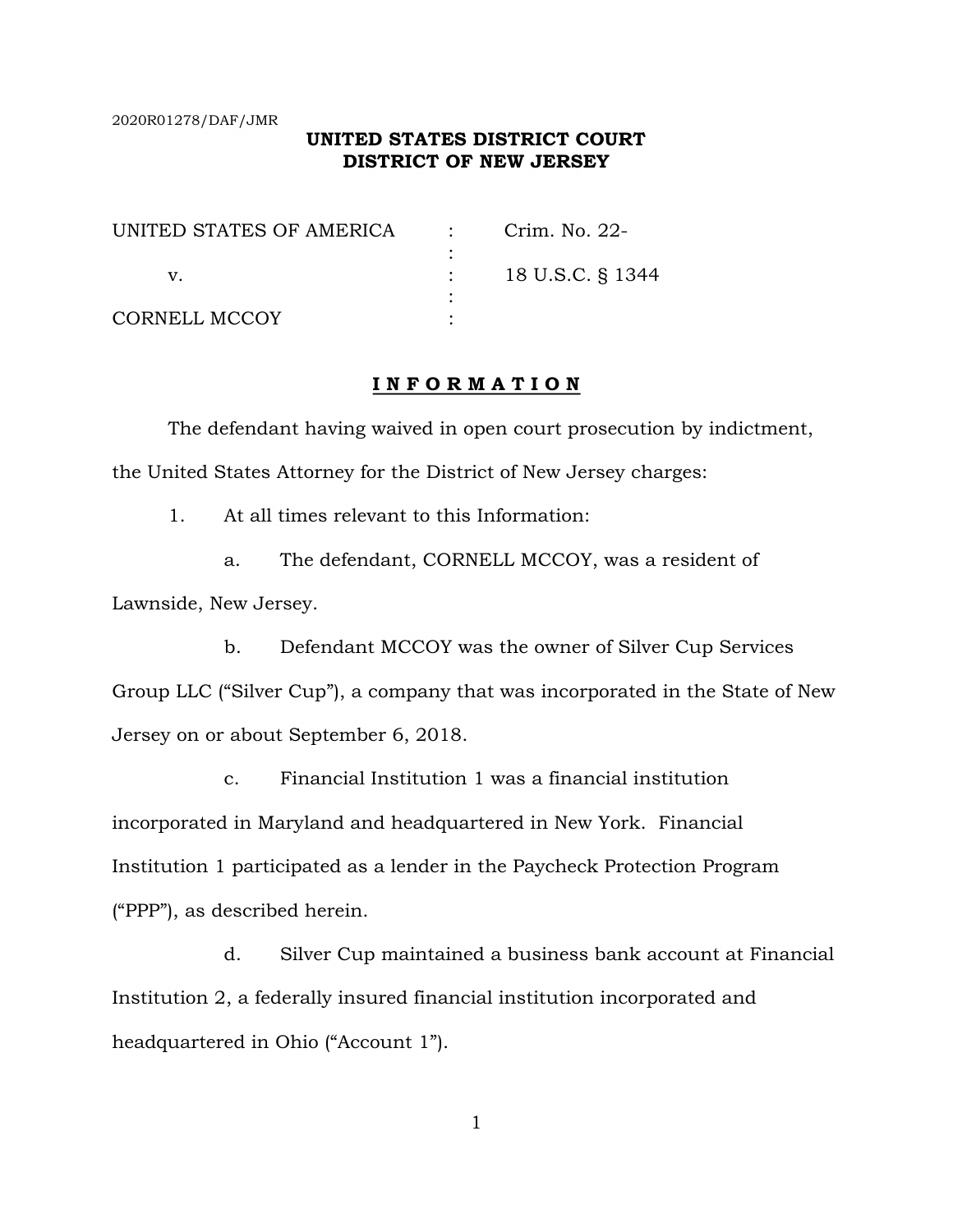#### **The Paycheck Protection Program**

e. The Coronavirus Aid, Relief, and Economic Security ("CARES") Act was a federal law enacted in or around March 2020 and was designed to provide emergency financial assistance to the millions of Americans who suffered the economic effects caused by the COVID-19 pandemic. One source of relief provided by the CARES Act was the authorization of billions of dollars in forgivable loans to small businesses for job retention and certain other expenses, through a program referred to as the Paycheck Protection Program ("PPP").

f. To obtain a PPP loan, a qualifying business had to submit a PPP loan application signed by an authorized representative of the business. The applicant of a PPP loan was required to acknowledge the program rules and make certain affirmative certifications in order to be eligible to obtain the PPP loan. In the PPP loan application, the applicant had to state, among other things, its average monthly payroll expenses and number of employees. These figures were used to calculate the amount of money the business was eligible to receive under the PPP. In addition, businesses applying for a PPP loan had to provide documentation showing their payroll expenses.

g. A PPP loan application had to be processed by a participating financial institution (the lender). If the PPP loan application was approved, the lender funded the PPP loan using its own monies, which were 100% guaranteed by the Small Business Administration ("SBA"). Data from the application, including information about the borrower, the total amount of the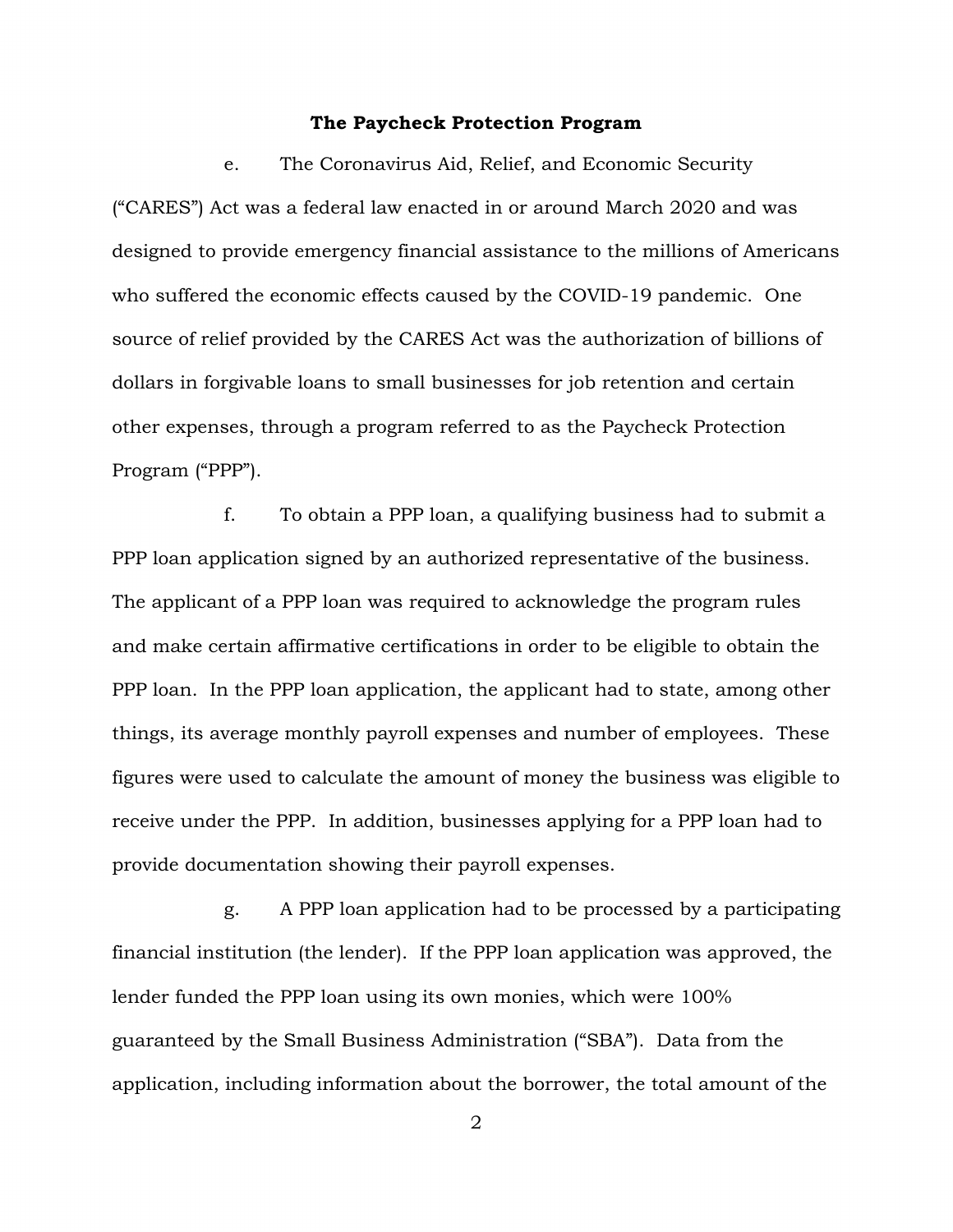loan, and the listed number of employees, was transmitted by the lender to the SBA in the course of processing the loan.

h. PPP loan proceeds could only be used by the business for certain permissible expenses, including payroll costs, interest on mortgages, rent, and utilities. The PPP allowed the interest and principal on the PPP loan to be entirely forgiven if the business used the loan proceeds on these expense items within a designated period of time after receiving the proceeds and used a certain amount of the PPP loan proceeds on payroll expenses.

#### **The Scheme to Defraud**

2. From in or around February 2021 through in or around April 2021, in Camden County in the District of New Jersey and elsewhere, defendant

## CORNELL MCCOY

knowingly and intentionally devised and intended to devise a scheme and artifice to defraud Financial Institution 1 and to obtain money and property by means of materially false and fraudulent pretenses, representations, and promises, which scheme and artifice was in substance as set forth below.

#### **Purpose of the Scheme to Defraud**

3. The purpose of the scheme was for defendant MCCOY to unjustly enrich himself by obtaining PPP proceeds under false and misleading pretenses, including by making false statements about the number of Silver Cup employees and Silver Cup's payroll, and by providing false documentation.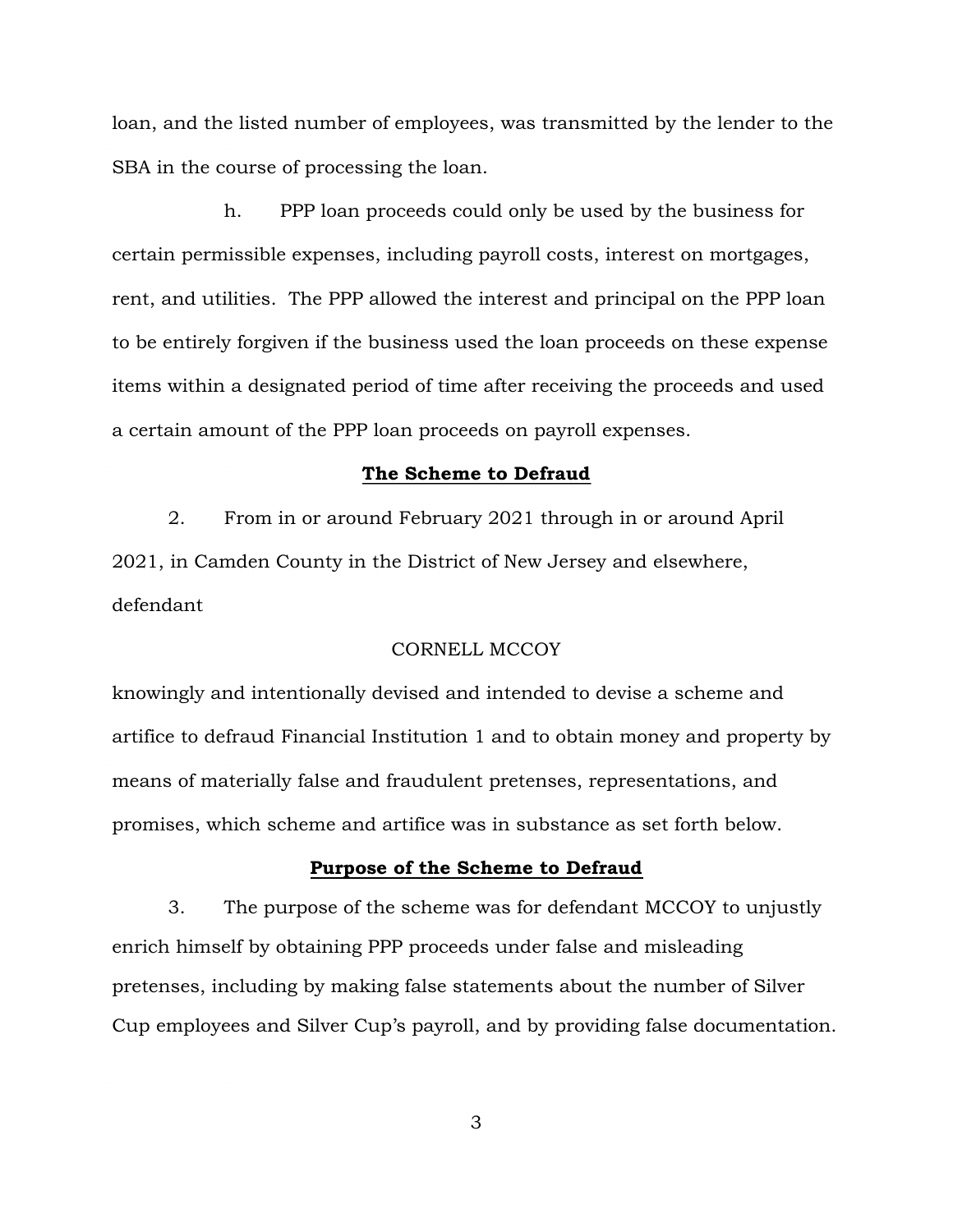#### **Manner and Means of the Scheme**

4. It was part of the scheme that:

a. On or about February 6, 2021, defendant MCCOY submitted a PPP application to Financial Institution 1 on behalf of Silver Cup seeking a loan for approximately \$237,500.00 (the "Application"). MCCOY submitted the Application in his name and listed himself as the owner of Silver Cup.

b. The Application contained materially false and fraudulent information, including that Silver Cup had 12 employees and had an average monthly payroll of \$95,000.00. In fact, Silver Cup had no employees and no payroll.

c. As part of the Application, MCCOY submitted to Financial Institution 1: (1) materially false and fraudulent IRS Forms 941 (Employer's Quarterly Federal Tax Return) for 2019 showing that Silver Cup paid \$300,000 in wages to 12 employees during each quarter of 2019; and (2) a materially false and fraudulent Form 1040 U.S. Individual Income Tax Return showing that MCCOY purportedly earned more than \$800,000 in income from Silver Cup in 2019. These supporting documents were created for purposes of applying for the PPP loan and were never submitted to the IRS.

d. Based on the Application, Financial Institution 1 approved the loan to Silver Cup and, on or about April 6, 2021, Financial Institution 1 disbursed approximately \$237,500.00 to Account 1, which was controlled by MCCOY.

All in violation of Title 18, United States Code, Section 1344.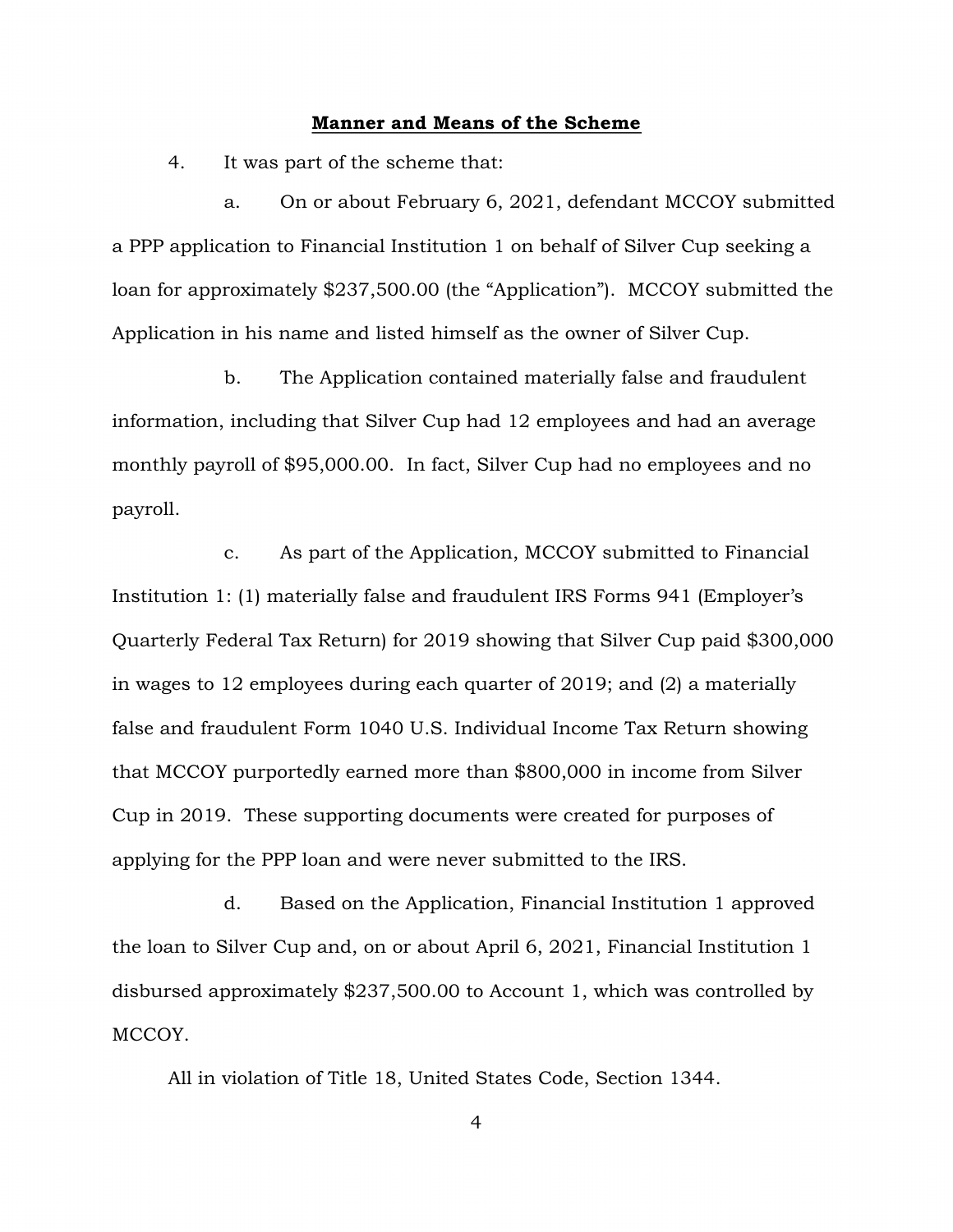#### **FORFEITURE ALLEGATION**

1. As a result of committing the offense charged in this Information, defendant CORNELL MCCOY shall forfeit to the United States, pursuant to 18 U.S.C. § 982(a)(2), all property, real or personal, constituting or derived from proceeds traceable to the offense, the value of which totaled \$237,500.00, including but not limited to:

a. The contents of Financial Institution 2 Account Number XXXXXXXX4316, in the name of Silver Cup Services Group LLC.

#### **SUBSTITUTE ASSETS PROVISION**

2. If any of the property described above, as a result of any act or omission of the defendant:

a. cannot be located upon the exercise of due diligence;

b. has been transferred or sold to, or deposited with, a third party;

c. has been placed beyond the jurisdiction of the court;

d. has been substantially diminished in value; or

e. has been commingled with other property which cannot be divided without difficulty,

the United States shall be entitled, pursuant to 21 U.S.C. § 853(p), as

incorporated by 18 U.S.C. § 982(b)(1) and 28 U.S.C. § 2461(c), to forfeiture of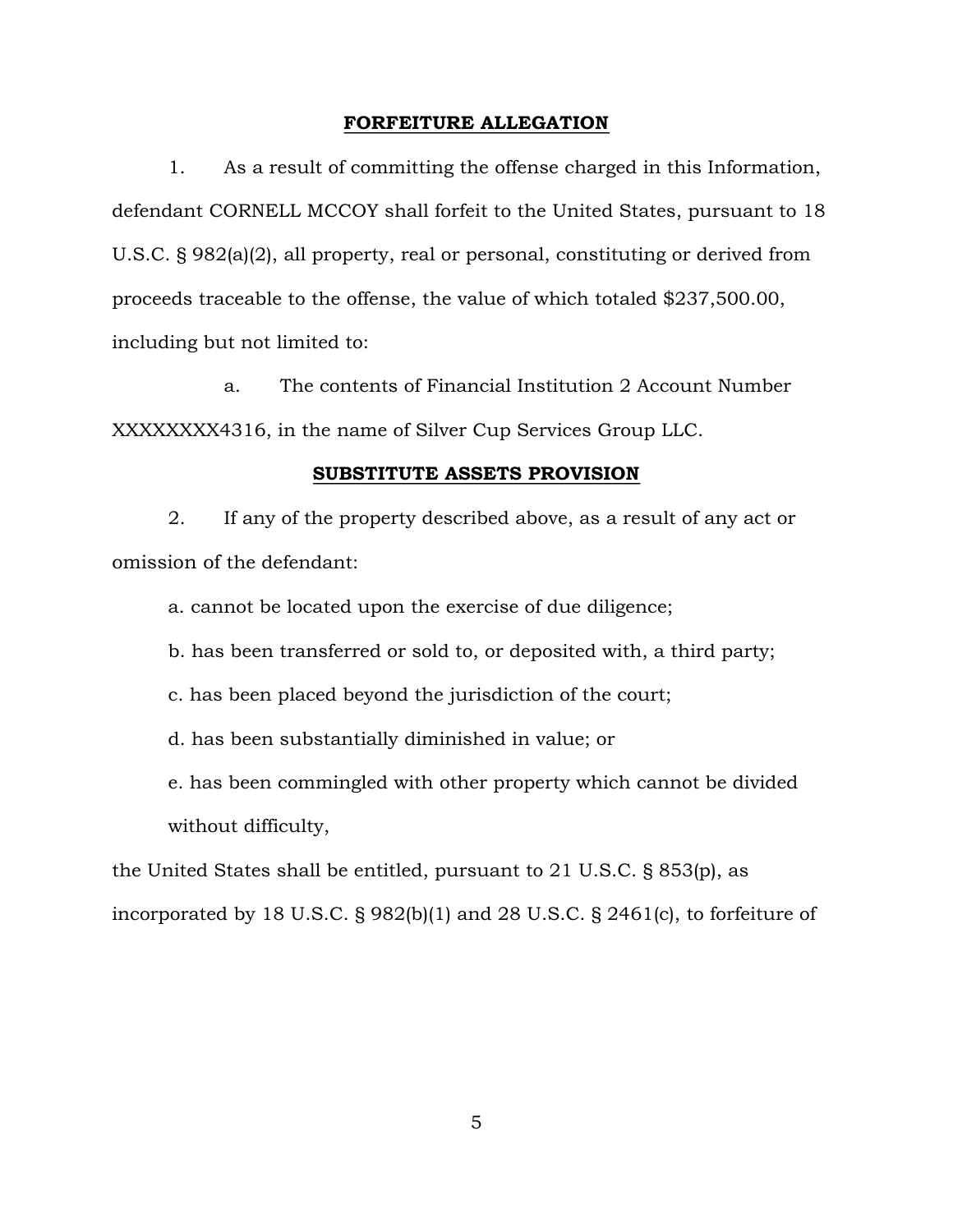any other property of the defendant up to the value of the above-described forfeitable property.

 $\mathcal{L}_\text{max}$  , which is a set of the set of the set of the set of the set of the set of the set of the set of the set of the set of the set of the set of the set of the set of the set of the set of the set of the set of

 PHILIP R. SELLINGER United States Attorney